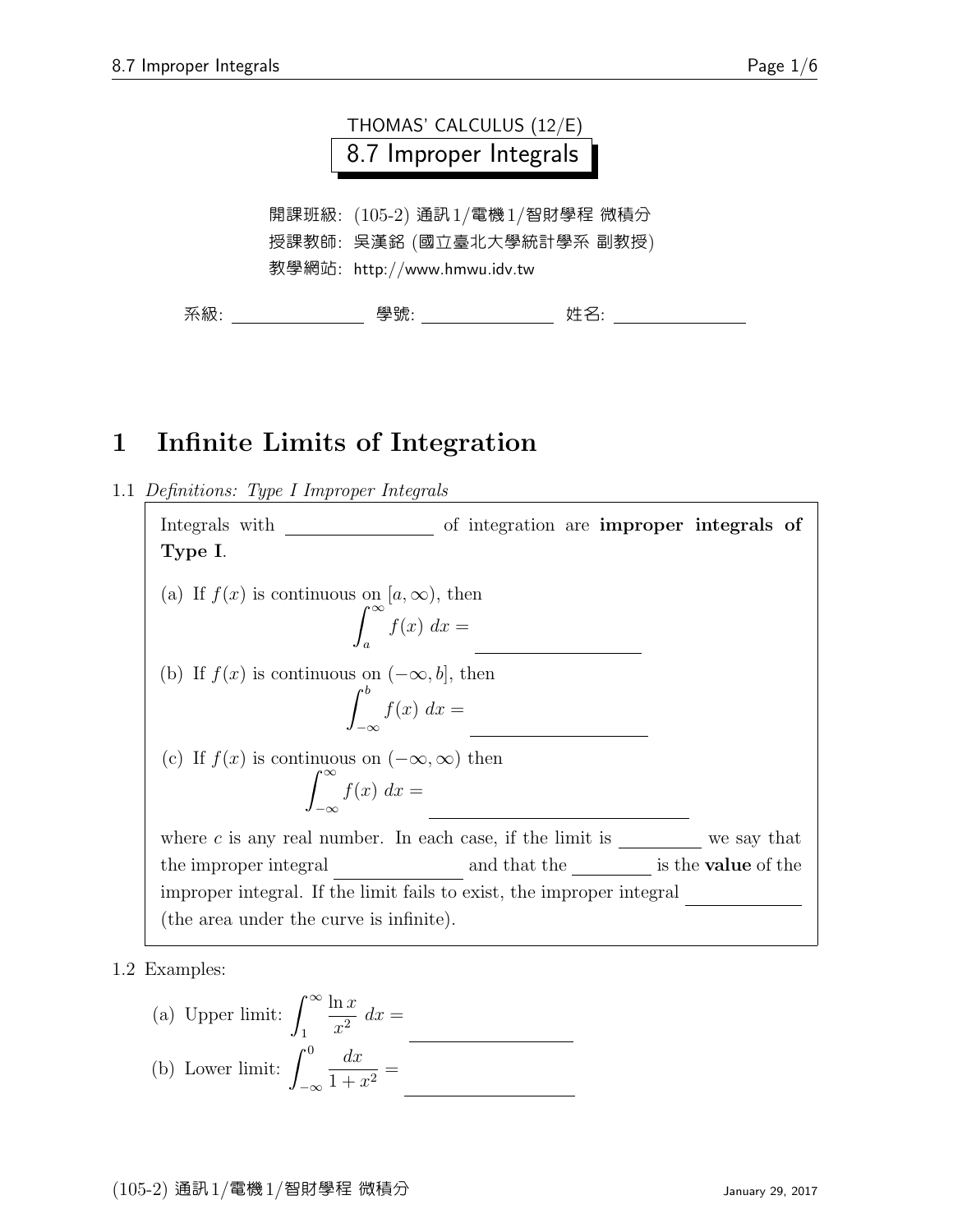- (c) Both limits:  $\int_{0}^{\infty}$ −∞  $dx$  $\frac{dx}{1+x^2} =$ b 0 .
- Ex. 1 . . . . . . . . . . . . . . . . . . . . . . . . . . . . . . . . . . . . . . . . . . . . . . . . . . . . (example1, p479)

Is the area under the curve  $y = (\ln x)/x^2$  from  $x = 1$  to  $x = \infty$  finite? If so, what is it?

sol:

 Ex. 2 . . . . . . . . . . . . . . . . . . . . . . . . . . . . . . . . . . . . . . . . . . . . . . . . . . . . (example2, p479) Evaluate - ∞ ∞ dx 1 + x 2 . sol:

 Ex. 3 . . . . . . . . . . . . . . . . . . . . . . . . . . . . . . . . . . . . . . . . . . . . . . . . . . . . (example2, p480) For what values of p does the integral  $\int_{-\infty}^{\infty}$ 1  $\frac{1}{x^p}$  dx converge? When the integral does

1

converge, what is its value?

sol: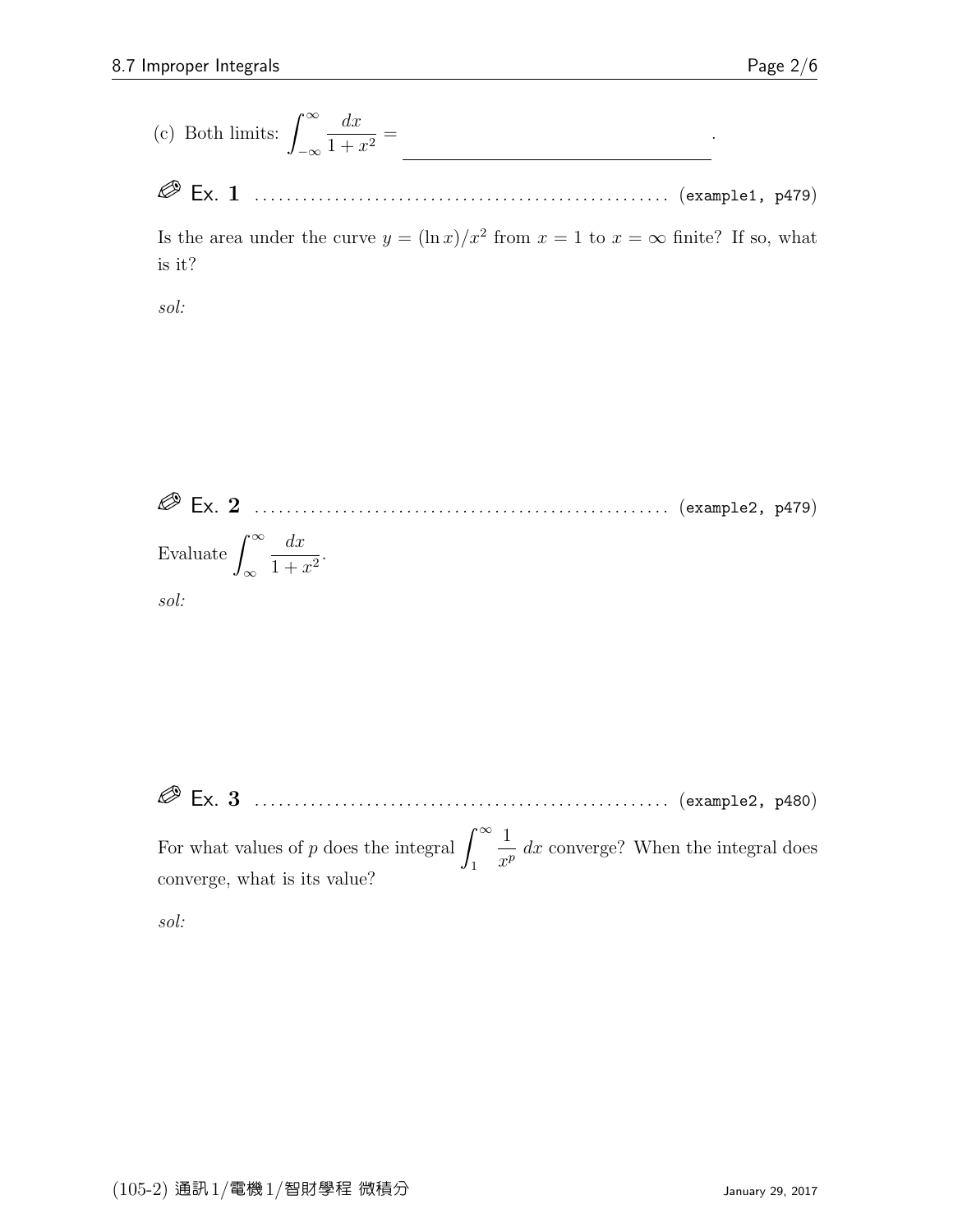## 2 Integrands with Vertical Asymptotes

#### 2.1 Definitions: Type II Improper Integrals

Integrals of functions that become interval  $\alpha$  point within the interval of integration are improper integrals of Type II. (a) If  $f(x)$  is continuous on  $(a, b]$  and is discontinuous at a then  $\int^b$ a  $f(x)$   $dx =$ a (b) If  $f(x)$  is continuous on  $[a, b]$  and is discontinuous at b, then  $\int^b$ a  $f(x) dx =$ a (c) If  $f(x)$  is discontinuous at c, where  $a < c < b$ , and continuous on  $[a, c) \cup (c, b]$ then  $\int^b$ a  $f(x) dx =$ In each case, if the limit is finite we say the improper integral and

that the limit is the value of the improper integral. If the limit does not exist, the integral

2.2 Examples:

(a) Upper endpoint: - 1 0 dx (x − 1)<sup>2</sup>/<sup>3</sup> = lim (b) Lower endpoint: - 3 1 dx (x − 1)<sup>2</sup>/<sup>3</sup> = lim d (c) Interior point: - 3 0 dx (x − 1)<sup>2</sup>/<sup>3</sup> = Ex. 4 . . . . . . . . . . . . . . . . . . . . . . . . . . . . . . . . . . . . . . . . . . . . . . . . . . . . (example4, p482) Investigate the convergence of - 1 0 1 1 − x dx. sol: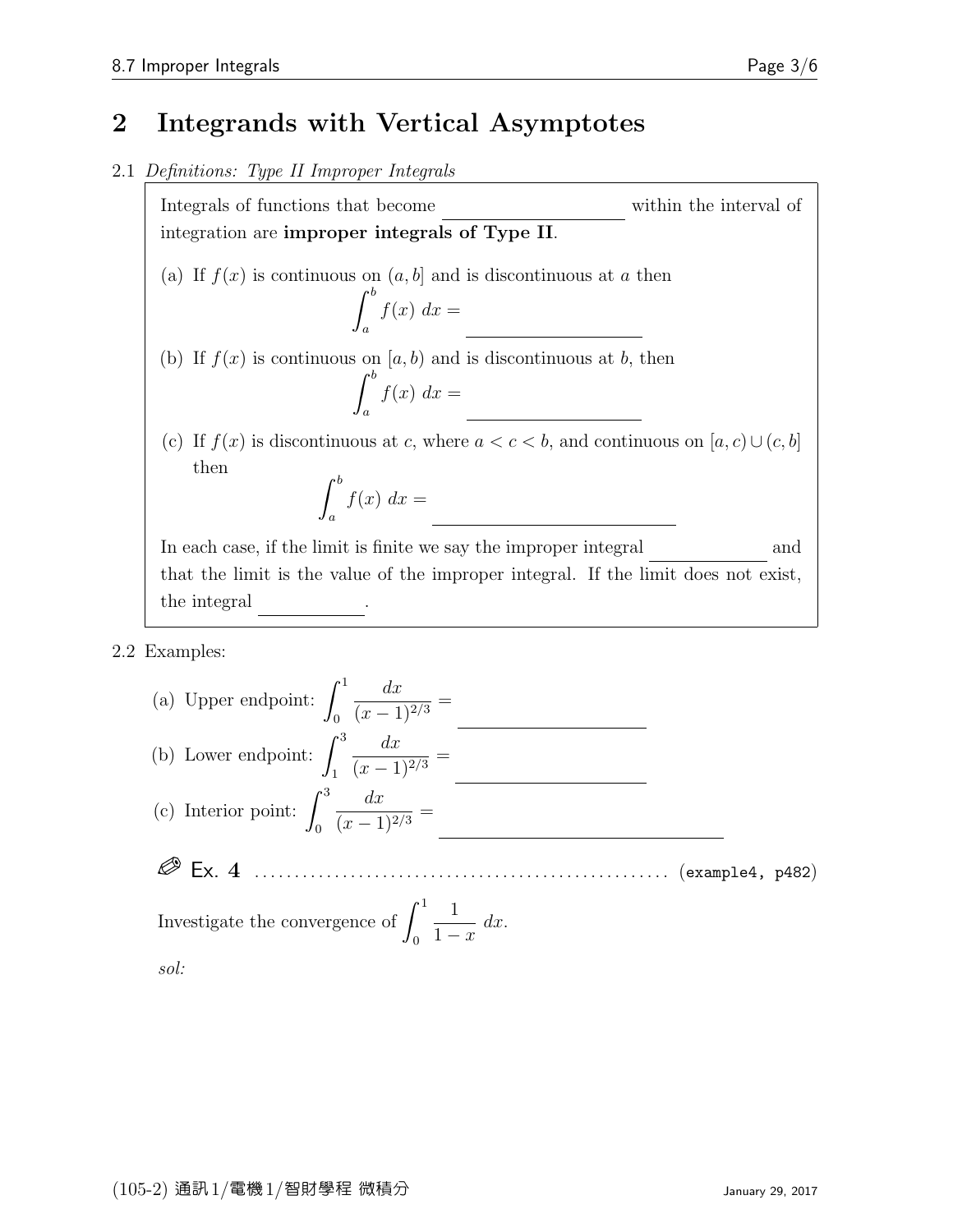$$
\bigotimes E
$$
K. 5 (example5, p482)  
Evaluate  $\int_0^3 \frac{dx}{(x-1)^{2/3}}$ .  
*sol:*

### 3 Tests for Convergence and Divergence

3.1 Theorem 1: Direct Comparison Test



3.2 Theorem 2: Limit Comparison Test



Does the integral  $\int_{-\infty}^{\infty}$ 1  $e^{-x^2}$  dx converges? sol: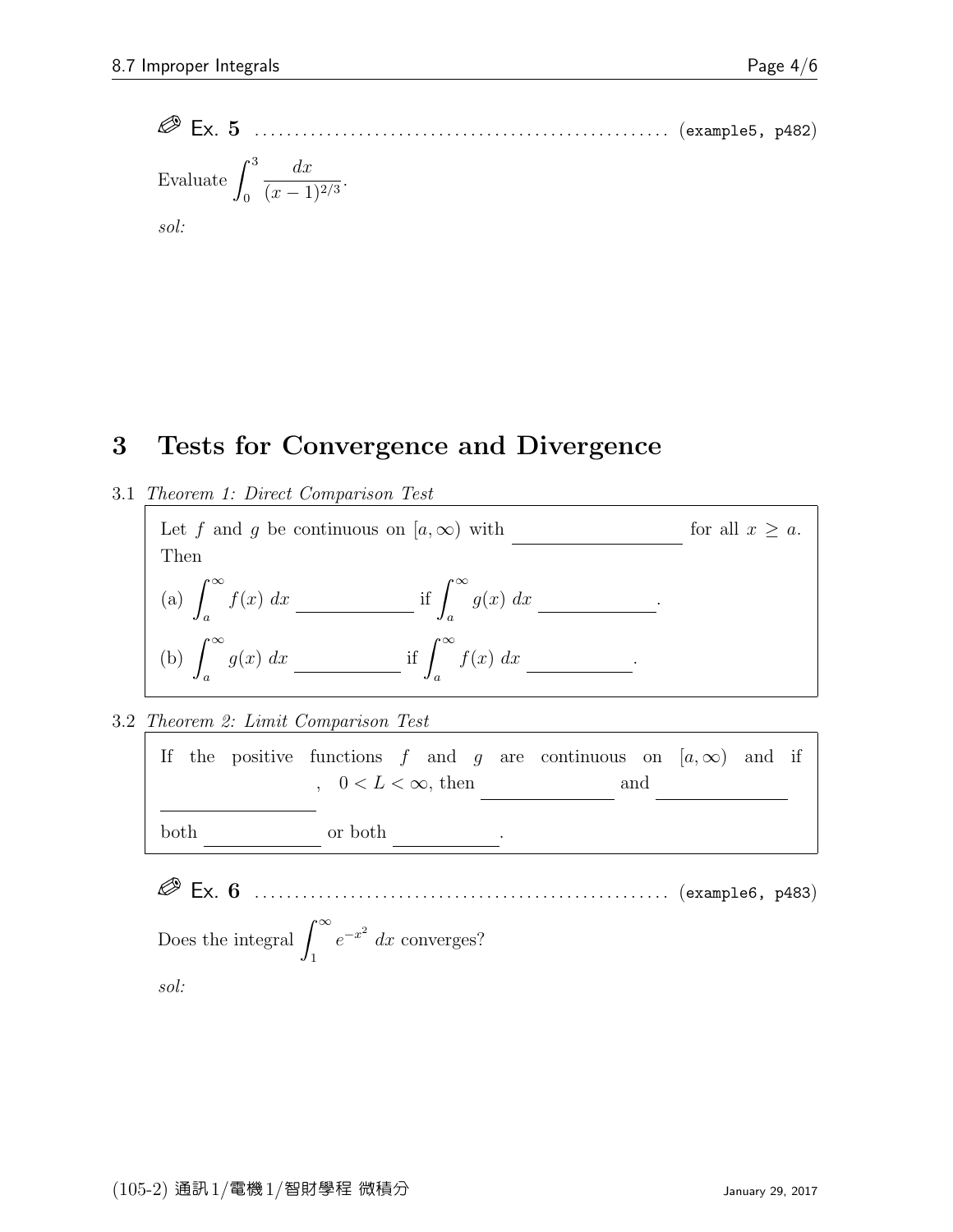(a)  $\int^{\infty}$ 1  $\sin^2 x$  $\frac{d}{dx}$  dx converges because

(b) 
$$
\int_1^{\infty} \frac{1}{\sqrt{x^2 - 0.1}} dx
$$
 diverges because

**Example 8. EXAMPLE 8 Example 8.** 
$$
p485
$$
 **Show that**  $\int_{1}^{\infty} \frac{dx}{1+x^2}$  converges and find the integral value. *sol:*

 Ex. 9 . . . . . . . . . . . . . . . . . . . . . . . . . . . . . . . . . . . . . . . . . . . . . . . . . . . . (example9, p485) Investigate the convergence of  $\int_{-\infty}^{\infty}$ 1  $1 - e^{-x}$  $\overline{x}$  $dx$ . sol: